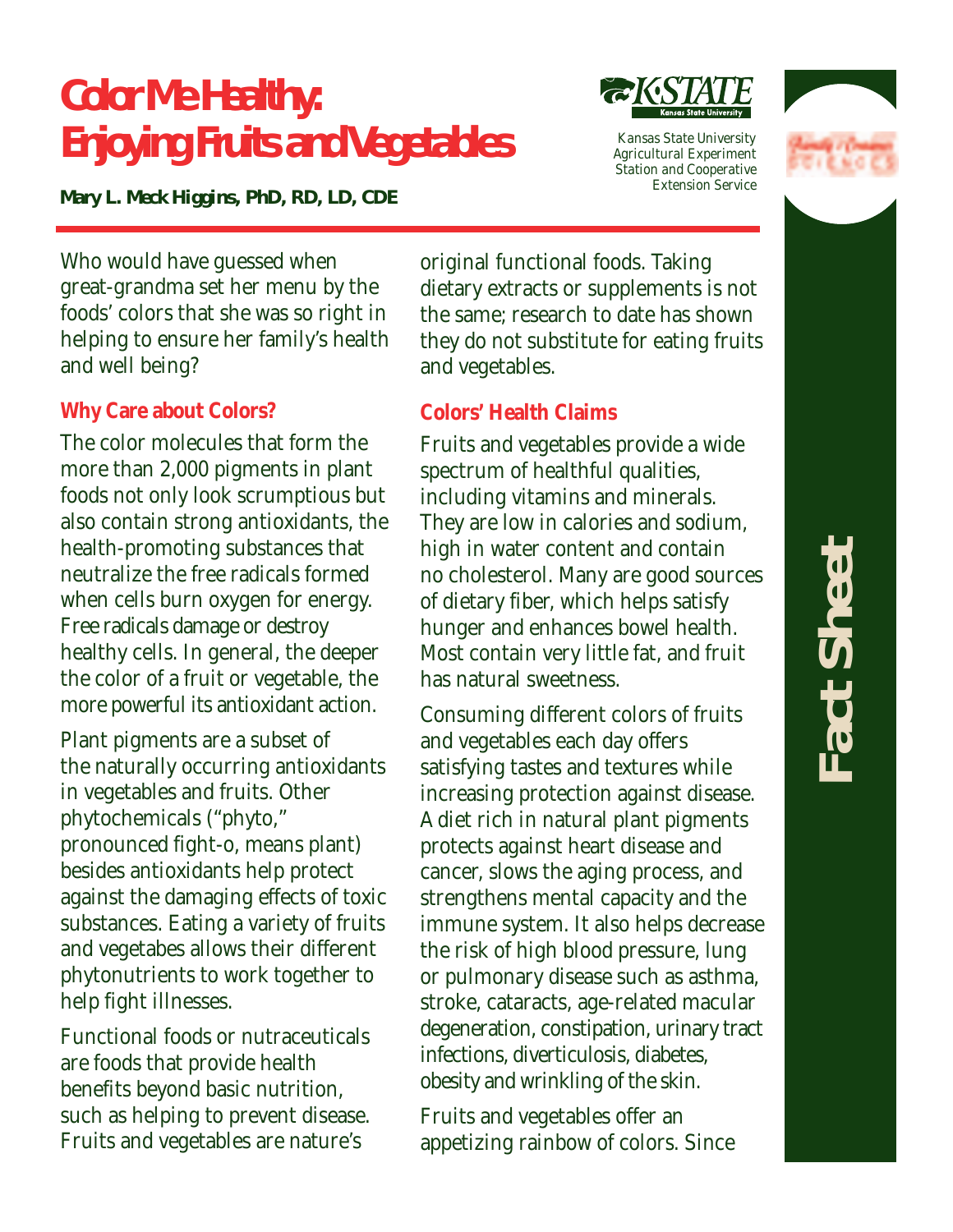

each protects body tissues in its own way, the best way to power up your plate – and please your palate – is to eat a variety of colors and choices within each group. Five categories are listed: red, yellow/orange, green, blue/purple/black and white/ tan/brown.

#### Color Category: Red

A variety of red fruits and vegetables helps maintain a healthy heart, memory function and urinary tract health, and lowers risk of some cancers. Both red and orange vegetables are sources of carotenoids.

• Beta carotene, an antioxidant pigment, is good for the eyes. It also reduces risk of cancer and cardiovascular disease.

• The red pigment lycopene gives its color to tomatoes and products such as tomato sauce, paste and catsup; guava; pink grapefruit and watermelon. It is a strong antioxidant that helps protect against prostate and other cancers. Cooked tomatoes have more lycopene than fresh ones.

• Anthocyanins – found in redskinned apples, radishes, cherries and beets – decrease heart disease risk, help prevent hardening of blood vessels, lower blood pressure, help prevent cancer and help stop inflammation.

• Ellagic acid, found in berries and pomegranates, helps prevent cancer by neutralizing carcinogens found in tobacco smoke, processed foods and barbecued meats.

• The antioxidant vitamin C helps maintain skin, bones, teeth, gums, eyes, muscle, cartilage, blood vessels and the immune system, and increases iron absorption.

• Red and purple grapes, purple grape juice, red wine and mulberries contain the antioxidant resveratrol, which may help decrease risk of heart disease and stroke.

Red fruit and vegetable choices include:

| <b>Beets</b>         | <b>Red beans</b>      |
|----------------------|-----------------------|
| <b>Blood oranges</b> | Red cabbage           |
| Cherries             | Red grapefruit        |
| Cranberries          | Red grapes            |
| Currants             | <b>Red mulberries</b> |
| Guava                | Red onions            |
| Kidney beans         | Red pears             |
| Papayas              | Red peppers           |
| Pink grapefruit      | Red-skinned           |
| Pomegranates         | potatoes              |
| Radicchio            | Rhubarb               |
| Radishes             | <b>Strawberries</b>   |
| <b>Raspberries</b>   | <b>Tomatoes</b>       |
| Red apples           | Watermelon            |
|                      |                       |

#### **Color Category: Orange/Yellow**

The orange/yellow category helps maintain heart, vision and immune system health, and lowers risk of some cancers. Many fruits and vegetables in this group are high in vitamin C and folic acid.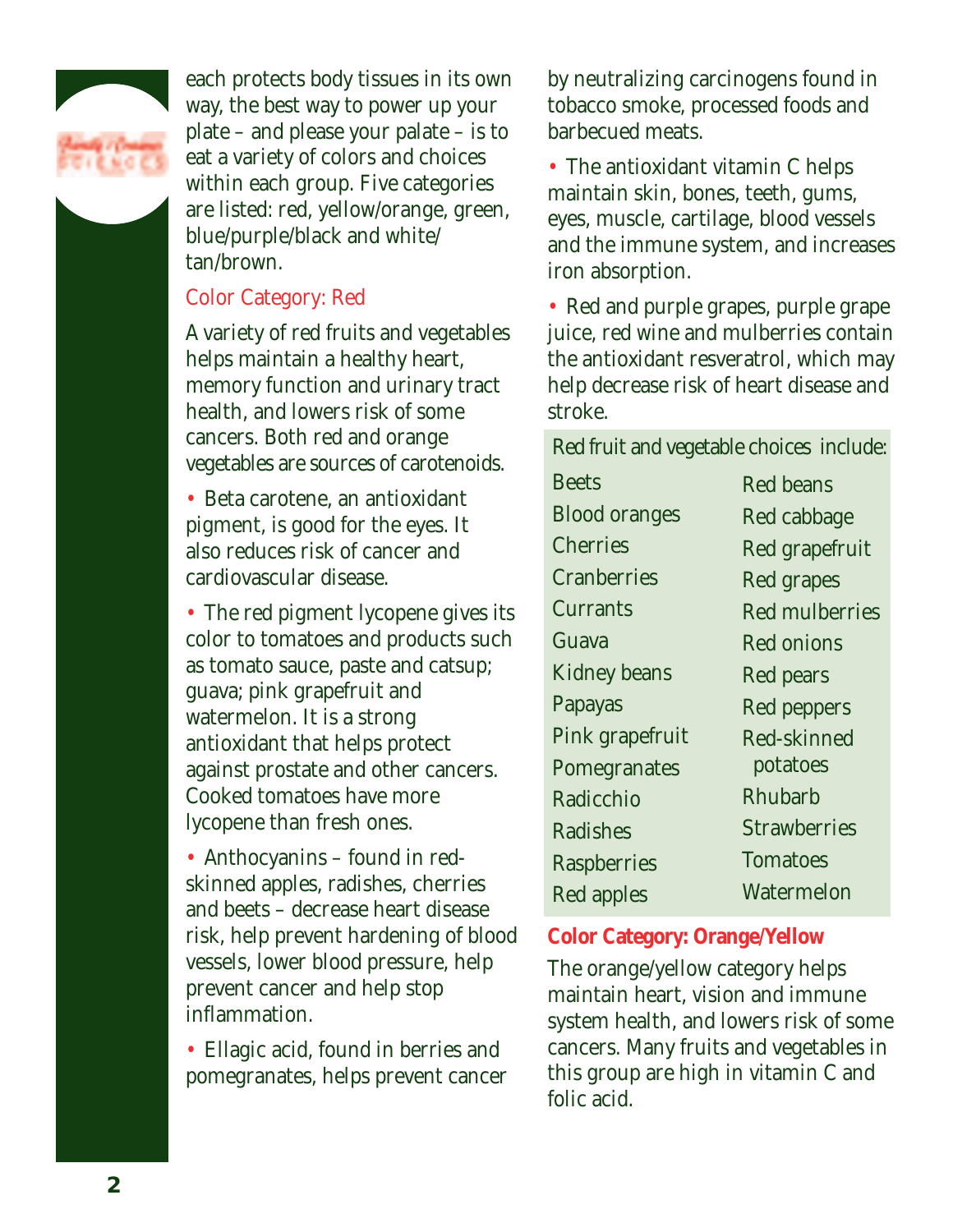• There are more than 600 kinds of orange-colored carotenoids, which help protect the skin and mucous membranes, maintain the immune system, reduce risk of blindness and stroke, and lower cholesterol levels. Their antioxidant properties also help protect against carcinogens. Perhaps the most well-known carotenoid is beta carotene, an antioxidant that converts into vitamin A.

• Oranges and some yellow vegetables – such as yellow peppers and corn – contain high amounts of the pigment lutein, which helps maintain vision.

• Orange fruits and vegetables, especially orange peppers, have high levels of zeaxanthin, another antioxidant pigment that helps maintain vision.

• Oranges, lemons, grapefruit and pineapple are rich sources of vitamin C and flavanones. Even the peel has limonoids, which help prevent cancer.

Yellow/orange choices include:

| Apricots          | Orange peppers       |
|-------------------|----------------------|
| Butternut squash  | Papayas              |
| Cantaloupe        | Peaches              |
| Carrots           | Persimmons           |
| Grapefruit        | Pineapples           |
| Golden kiwifruit  | Pumpkin              |
| Lemons            | Rutabagas            |
| Mandarin oranges  | Sweet corn           |
| <b>Mangoes</b>    | Sweet potatoes       |
| <b>Nectarines</b> | <b>Tangerines</b>    |
| Oranges           | <b>Yellow apples</b> |

Yellow beets Yellow figs Yellow pears Yellow peppers Yellow potatoes Yellow summer squash Yellow tomatoes Yellow watermelon Yellow winter squash

#### **Color Category: Green**

Green fruits and vegetables help lower risk of some cancers, reduce risk of heart disease, maintain vision health, protect against birth defects and keep red blood cells, bones and teeth strong.

• The green pigment chlorophyll masks the orange-yellow carotenoid pigments in some green foods. Many green vegetables contain lutein and zeaxanthin, which help protect against vision loss.

• Strong-flavored green cruciferous vegetables – including bok choy, broccoli, Brussels sprouts and cabbage – contain sulforaphane, isothiocyanate and indoles. They have diseasefighting properties, especially against many kinds of cancer.

• The antioxidant glutathione, found in fruits and vegetables such as asparagus, avocados, spinach and broccoli, helps protect DNA and RNA from oxidative stress and strengthens the immune system.

• Folic acid, a B vitamin found in dark green leafy vegetables, helps reduce risk of heart disease and helps prevent birth defects.

• Iron, vitamin K, magnesium and calcium are found in many green vegetables. They help keep bones and

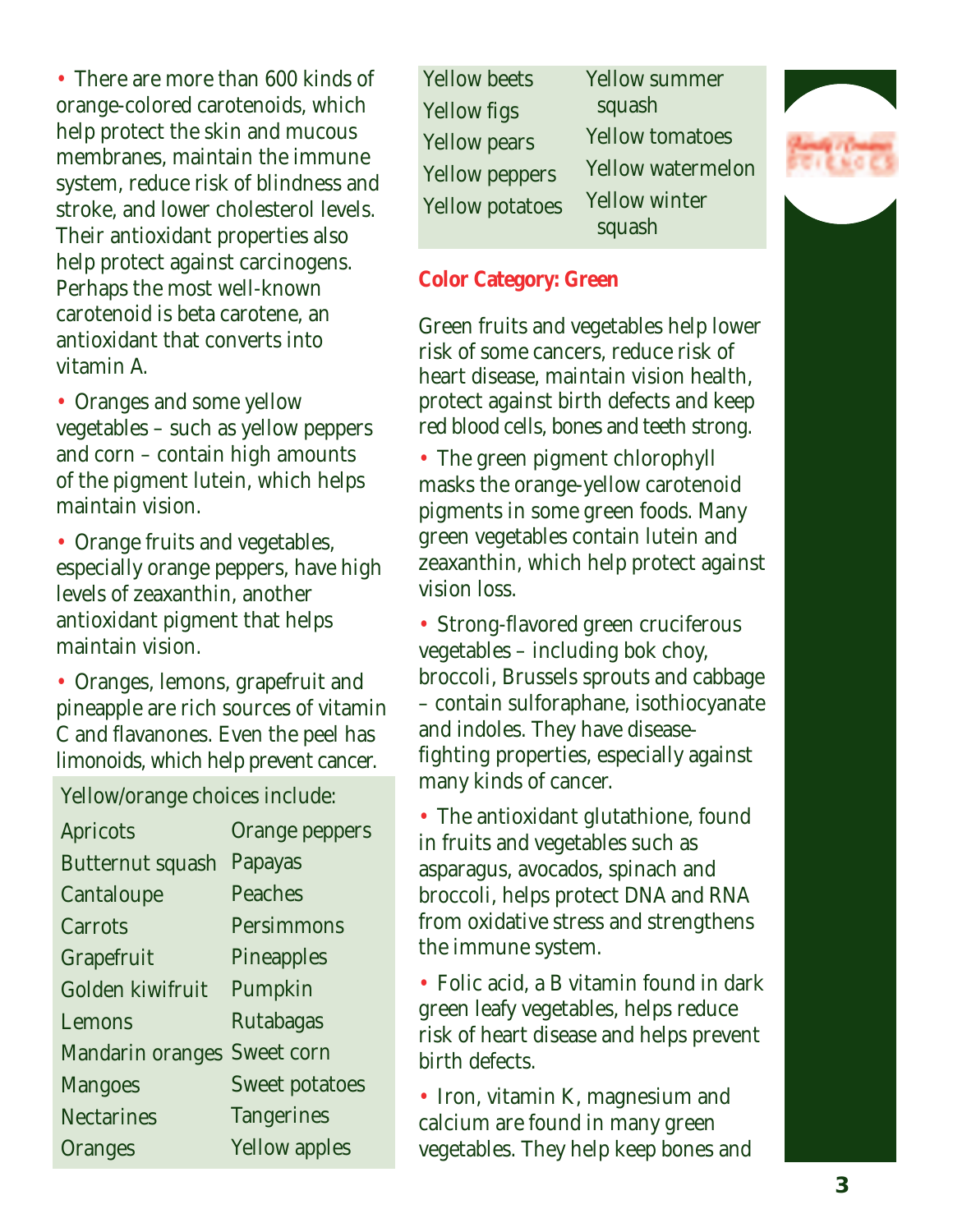

teeth strong and promote healthy blood.

#### Green choices include:

**Artichokes** Arugula Asparagus Avocados Bok choy **Broccoflower** Broccoli Broccoli rabe Brussels sprouts **Celery** Chayote squash Chinese cabbage Chives Collard greens **Cucumbers** Culinary herbs Edamame Endive Green apples Green beans Green cabbage Green grapes

Green onions Green pears Green peppers Honeydew melon Kale Kiwifruit Leafy greens Leeks **Lettuce** Lima beans Limes Mustard greens **Okra** Parsley Peas Spinach **Sprouts** Sugar snap peas Swiss chard Turnip greens **Watercress** Zucchini

#### **Color Category: Blue/Purple/Black**

Blue, purple and even black fruits and vegetables provide antioxidants that help lower risk of some cancers, promote healthy aging, and improve urinary tract health, memory function and heart health.

• Blue pigments include anthocyanins and other flavonoids, while red-violet pigments include the betacyanins.

• Blueberries have the highest antioxidant action of any fruit.

• Anthocyanin flavonoids, which are particularly high in bilberries and blueberries, and the pigments in spinach and other deeply colored fruits and vegetables have been shown to help protect against agerelated memory loss.

• Blueberries and cranberries help protect against bladder infections and possibly ulcers and gum diseases. Substances known as condensed tannins in the berries prevent undesirable bacteria from attaching to cells and organs.

Blue/purple/black choices include: **Bilberries** Black beans **Blackberries** Black currants Black mulberries Black salsify **Blueberries** Boysenberries Dried plums/ **Prunes** Eggplant **Elderberries** Plums Purple asparagus Purple Belgian endive Purple cabbage Purple carrots Purple figs Purple-fleshed potatoes Purple grapes Purple peppers Raisins

#### **Color Category: White/Tan/Brown**

White, tan and brown fruits and vegetables (and we are talking "original brown," not "brown because they are too old" here!)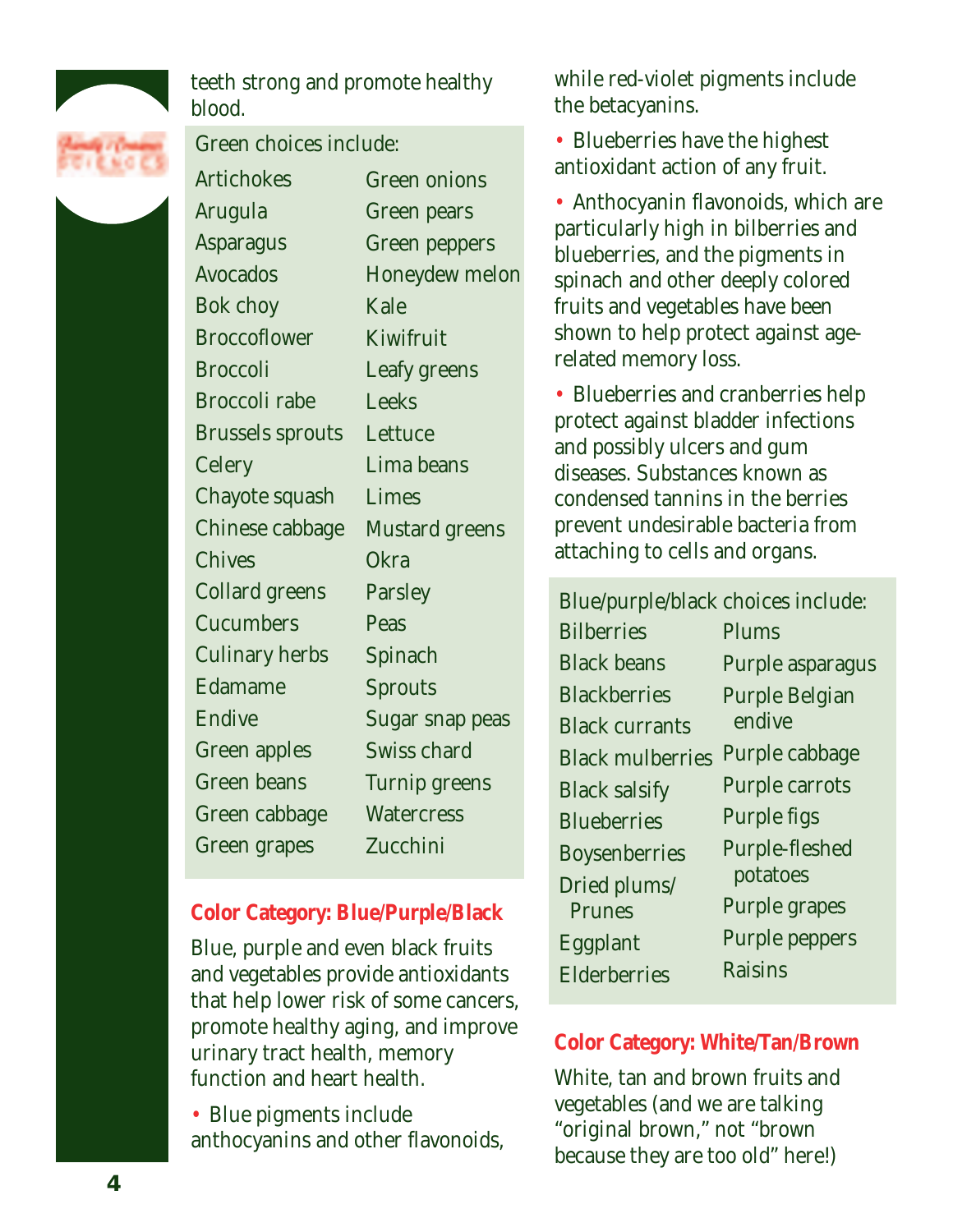contain few vivid pigments, but help maintain heart health and lower cancer risk. They provide healthpromoting phytochemicals. Folic acid, fiber, potassium, selenium and vitamin C are found in many of the fruits and vegetables in this color group.

• Many of these vegetables make up for their lack of color with a strong taste that comes from sulfur compounds that protect DNA, help lower cholesterol and maintain healthy immune systems.

• Parsnips contain polyacetylenes. Onions, apples and pears contain powerful polyphenols such as the pigment querciten, a compound that protects against heart disease. Both of these phytochemicals also have anticancer properties.

• Allicin, found in the garlic and onion family, helps destroy cancer cells.

• Saponins, also found in onions and garlic, help stimulate the immune system and lower circulating levels of fats. They also inhibit enzymes involved in cancer proliferation.

• Pears and mushrooms contain flavonoid antioxidants that protect cell membranes.

• Phytoestrogens, such as genistein in soy products, help protect against breast cancer.

• Isoflavone phytochemicals – found in dried beans, peanuts, lentils, soy and other legumes – help reduce risk of heart disease and colon, prostate and stomach cancer.

| White/tan/brown choices include: |                   |
|----------------------------------|-------------------|
| <b>Bananas</b>                   | Kohlrabi          |
| <b>Black-eyed peas</b>           | Leeks             |
| <b>Brown pears</b>               | Lentils           |
| Cauliflower                      | Mushrooms         |
| Dates                            | Onions            |
| Figs                             | Parsnips          |
| Garbanzo beans                   | Peanuts           |
| or Chick peas                    | Pinto beans       |
| Garlic                           | <b>Shallots</b>   |
| Ginger                           | <b>Turnips</b>    |
| <b>Great northern</b>            | <b>White Corn</b> |
| beans                            | White-fleshed     |
| Jerusalem                        | potatoes          |
| artichoke                        | White nectarines  |
| Jicama                           | White peaches     |

#### **Make a Colorful Diet Common**

Brightly colored fruits and vegetables are definitely not boring! Many are portable and require little preparation, making them natural "convenience foods." For the most nutrients per calorie, choose the ones without added salt, sugar, syrup or sauces. Before use, thoroughly rinse all fresh fruits and vegetables under cool, running water.

When putting more colors on your plate, select a variety of fresh, frozen, dried and canned fruits and vegetables, or modest portions of juices. (Juices offer less fiber than other forms of preparation, so it is easy to get surprisingly more calories from them.)

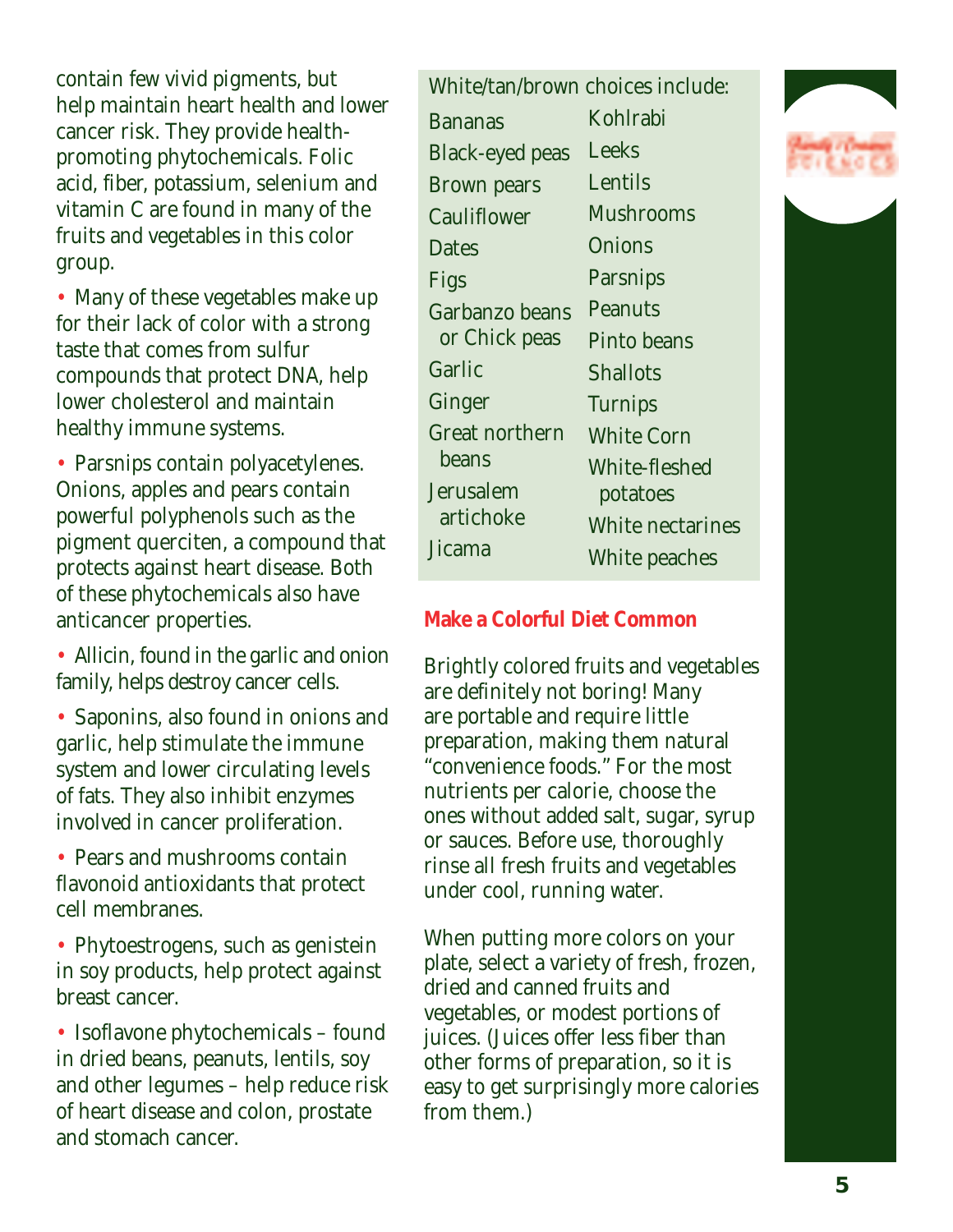

The number of fruit and vegetable servings depends on your calorie needs. One serving is a medium piece of fruit, 1 cup raw, leafy vegetables, 1/2 cup fruit or vegetables (raw, cooked, canned or frozen), 1/4 cup dried fruit, or 3/4 cup (6 ounces) 100% juice. (The serving size for toddlers and preschoolers is about one tablespoon for each year of age.)

You have a delicious opportunity to help ensure your better health by eating "5 to 9 the Color Way." To help remind yourself and family members to eat them, store fruits and vegetables where you will see them often. For example, put a mixture of fresh fruits and small containers of dried fruits, 100% juices and canned fruits in a bowl on the kitchen table or near the door. Place cut-up, ready-to-eat vegetables and fruits in see-through containers in a prominent place in your refrigerator.

#### **5 or More the Easy Way**

Fill in the blanks below for your own on-the-go examples of appetizing and easy ways to include fruits and vegetables throughout your day:

- Grab some fruit for breakfast:
- Snack on fruit or vegetables in the morning:

\_\_\_\_\_\_\_\_\_\_\_\_\_\_\_\_\_\_\_\_\_\_\_\_\_\_\_\_\_\_

\_\_\_\_\_\_\_\_\_\_\_\_\_\_\_\_\_\_\_\_\_\_\_\_\_\_\_\_\_\_

• Add vegetables (maybe in soup or a salad?) to lunch:

\_\_\_\_\_\_\_\_\_\_\_\_\_\_\_\_\_\_\_\_\_\_\_\_\_\_\_\_\_\_

- Snack on dried fruit in the afternoon:
- Choose two or more vegetables at dinner:

\_\_\_\_\_\_\_\_\_\_\_\_\_\_\_\_\_\_\_\_\_\_\_\_\_\_\_\_\_\_

\_\_\_\_\_\_\_\_\_\_\_\_\_\_\_\_\_\_\_\_\_\_\_\_\_\_\_\_\_\_

• Drink 100 percent juice for a snack in the evening:

\_\_\_\_\_\_\_\_\_\_\_\_\_\_\_\_\_\_\_\_\_\_\_\_\_\_\_\_\_\_

| <b>Recommended Number of Servings for:</b>           |       |               | Fruits Vegetables |
|------------------------------------------------------|-------|---------------|-------------------|
| Young children, sedentary women, older adults        | $2 +$ |               | $-3$              |
| Older children, teen girls, active women, most men 3 |       | $\frac{1}{2}$ |                   |
| Teen boys, active men, very active women             |       |               | $\mathbf{h}$      |

Brand names appearing in this publication are for product identification purposes only. No endorsement is intended, nor is criticism implied of similar products not mentioned. Publications from Kansas State University are available on the World Wide Web at: www.oznet.ksu.edu

Publications from Kansas State University may be freely reproduced for educational purposes. All other rights reserved.

In either case, credit Mary L. Meck Higgins, Color Me Healthy: Enjoying Fruits and Vegetables, August 2004

**Kansas State University Agricultural Experiment Station and Cooperative Extension Service, Manhattan, Kansas 66506**

MF-2649 AUGUST 2004

K-State Research and Extension is an equal opportunity provider and employer. These materials may be available in alternative formats. Issued in furtherance of Cooperative Extension Work, Acts of May 8 and June 30, 1914, as amended. Kansas State University, County Extension Councils, Extension Districts, and United States Department of Agriculture Cooperating, Fred A. Cholick, Director.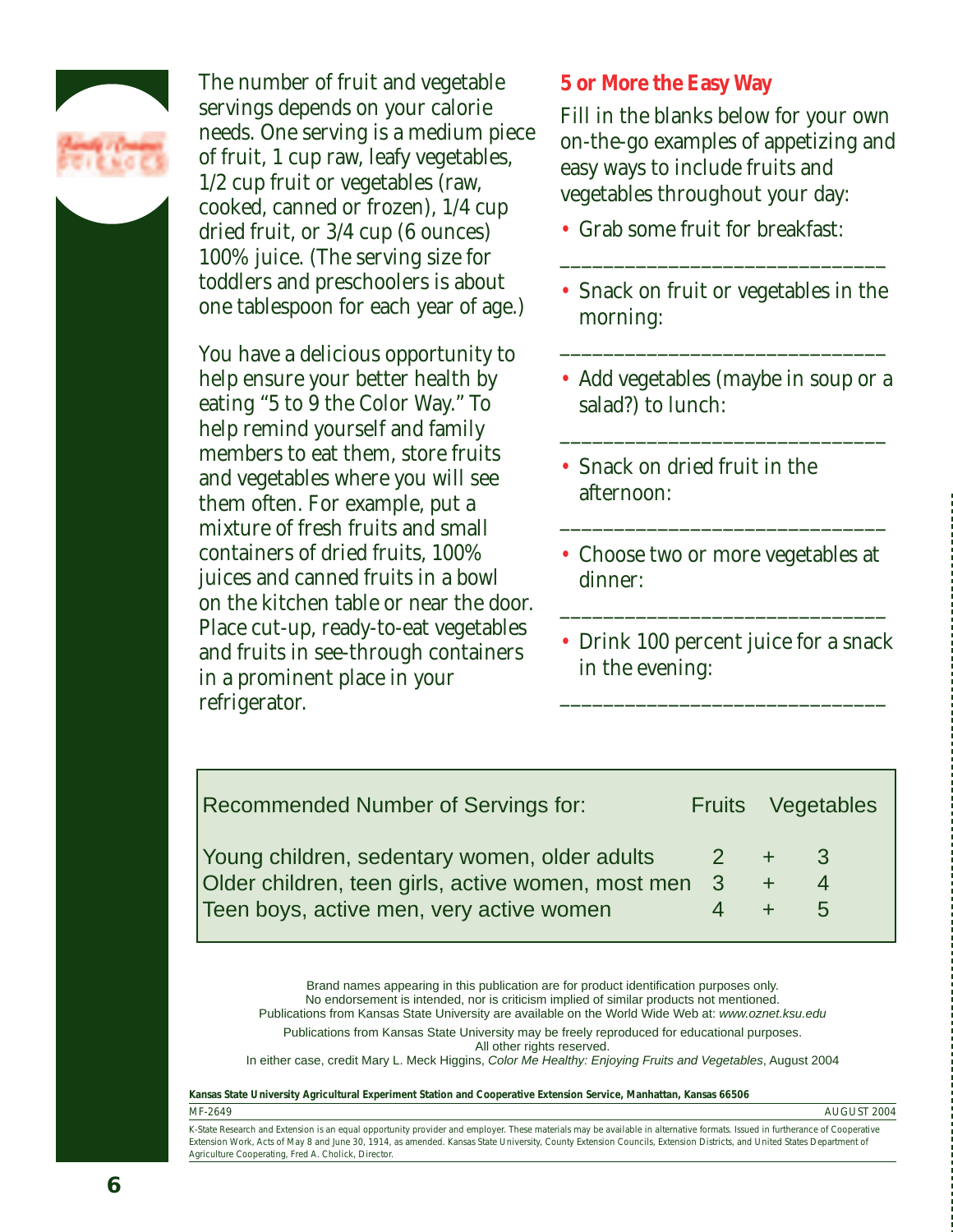## **Summary**

Five to nine servings of a variety of colorful fruits and vegetables – red, yellow, orange, green, blue, purple, black, white, tan and brown – are recommended each day. Eating a rainbow of fruits and vegetables makes meals look and taste great and improves the immune system, slows aging and reduces risk for heart disease, cancer and other illnesses. Many kinds of fresh, canned, frozen, dried and juiced fruits and vegetables can be conveniently included throughout each day.

## **For More Resources about Fruits and Vegetables**

The Web site *www.oznet.ksu.edu/ humannutrition/freshfruitsandvegetab les.htm* includes: a cookbook that suggests ways to select, store and prepare fresh fruits and vegetables; nutrition and food safety information; posters and activities; and links to other sites.

The author thanks reviewer Julie Garden-Robinson, PhD, LRD, Food and Nutrition Specialist and Assistant Professor, North Dakota State University Extension Service, Fargo, N.D.





# **Participant Survey for Color Me Healthy: Enjoying Fruits and Vegetables**

|            | Please help us improve our programs and materials by answering the following |  |  |  |
|------------|------------------------------------------------------------------------------|--|--|--|
| questions. |                                                                              |  |  |  |

Date\_\_\_\_\_\_\_\_\_\_\_\_\_ Your County \_\_\_\_\_\_\_\_\_\_\_\_\_\_\_\_\_\_\_\_\_\_\_\_

Are you: Male\_\_\_ Female\_\_\_

Are you: White, non-Hispanic\_\_\_ White, Hispanic\_\_\_ African-American/Black\_\_\_ Native American\_\_\_ Asian-American\_\_\_ Other\_\_\_

Your age category: Teen 19-40 yrs. 41-59 yrs. 60 yrs and over

- 1. Did you learn anything today that you did not know or that surprised you? Yes\_\_\_\_\_\_ No\_\_\_\_\_ Please specify:
- 2. After today, how often will you eat more than one kind of vegetable or fruit per day? (Circle one)

| <b>Never</b> | Often | Always      |
|--------------|-------|-------------|
|              |       | $5^{\circ}$ |

3. Before today, how often did you eat more than one kind of vegetable or fruit per day? (Circle one)

| <b>Never</b> | Often | Always       |
|--------------|-------|--------------|
|              |       | $\mathbf{b}$ |